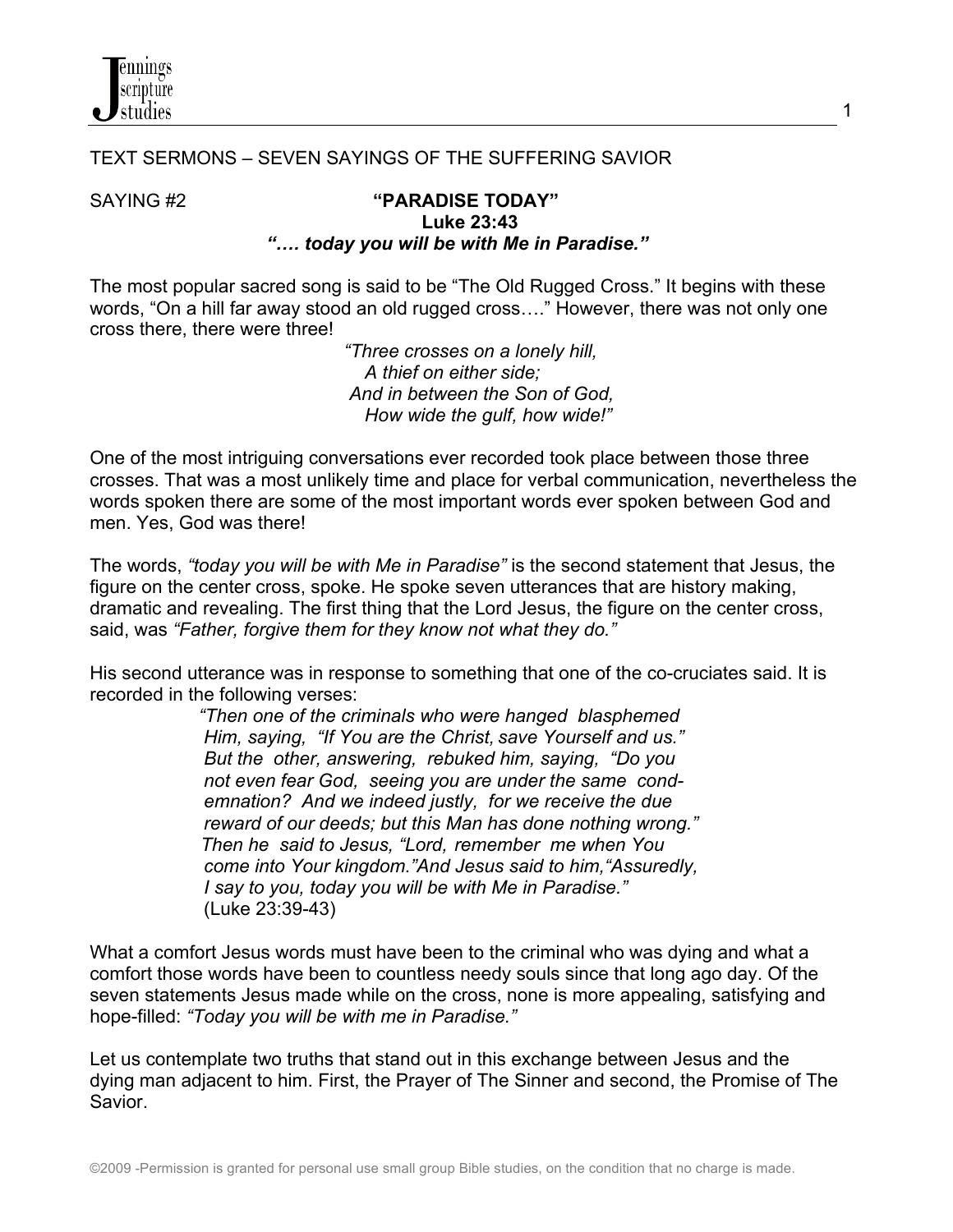

## **THE PRAYER OF THE SINNER.**

*"Then he said to Jesus, "Lord, remember me when You come into Your kingdom."*

This man is a case study of one whose dearth was imminent, whose life was flashing before his mind's eye, who was facing eternity without hope and who was not ready to meet his Maker. Look closely at his prayer:

### *This Was A Personal Prayer.*

*"Remember me."*

This dying man was making request in behalf of himself. It is possible for us to be selfcentered in our prayers and have no thought of others. But we are not prepared to pray for others until we have prayed for ourselves. The one who has prayed, "God be merciful to me a sinner" and has received God's forgiveness is then ready to pray for others.

### *This Was A Penitent's Prayer.*

This thief was not like his companion in crime. The other thief had ridiculed Jesus saying, *"If You are the Christ, save Yourself and us."* But this penitent thief "*rebuked him, saying, "Do you not even fear God, seeing you are under the same condemnation? And we indeed justly, for we receive the due reward of our deeds; but this Man has done nothing wrong."* 

This thief acknowledged his wrong-doing, making confession that he was receiving "*the due reward of our deeds."* God always hears such prayers. David said, after confessing his own sin, *"This poor man cried, and the Lord heard him, and saved him….."* (Psalm 34:6) So He will do for all who truly are repentant.

## *This Was A Perceptive Prayer.*

What marvelous insight this man had. His request reveals that he knew and believed much about Jesus.

#### *He perceived the sinlessness of Jesus.*

He said, "*this Man has done nothing wrong"* Do you remember what Judas, the betrayer of Jesus said about Him? He said, "I have betrayed innocent blood." Pilate had said, "I find no fault in him." Pilate's wife had warned Pilate with these words: "Have nothing to do with this just man." And now, this thief on the cross senses that he is in the presence of a guiltless person who does not belong, based upon human justice, upon that cross. The more vivid our concept of God and His holiness the more sinful our sense of our own sinfulness.

## *He perceived the Saviorhood of Jesus.*

When he said, "Remember me" he was saying simply "save me." He believed that Jesus had power beyond death. If Jesus could save a thief upon a cross while dying, He can save one who believes in Him today!

#### *He perceived that Jesus was a King.*

The soldiers in their mockery said a king must have a robe so they put a scarlet robe on Him; they said a king should have a scepter so they put a reed in His hand; they said a king must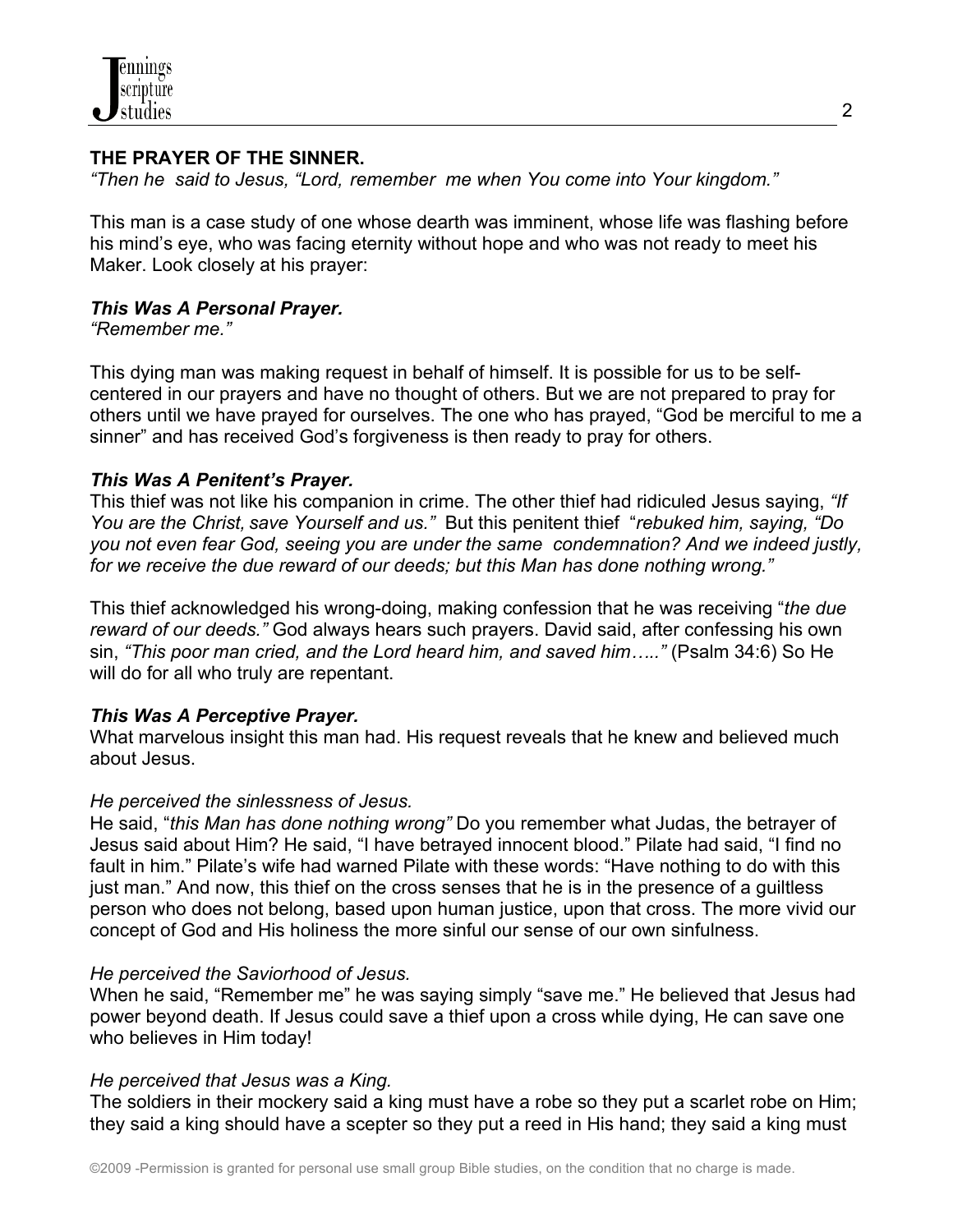have a crown so they put a crown of thorns on His holy head; a king, thought Pilate, must be identified so he put a sign over His head which read: "This is Jesus The King of The Jews." But to one man His Kingship was no joke. He believed that Jesus was a King with a Kingdom and therefore prayed, "*"Lord, remember me when You come into Your kingdom.* Of this request by the robber one commentator asks, "Was ever faith like this exhibited upon earth? It looks as if the brightest crown had been reserved for the Savior's head at His darkest moment!" (JFB)

## *He perceived that Jesus would rise from the dead.*

*"….remember me when You come into Your kingdom."* A dead king would not have a kingdom. He believed that Jesus would rule, after death, in His kingdom, therefore, he believed that Jesus would rise from the dead.

What perceptive faith this man must have had. Perhaps he had heard Jesus speak during His three years of ministry or had witnessed some miracle; maybe he had heard some disciple witnessing about Jesus or he had heard the enemies of Christ denouncing Him for claiming to be the Christ, that is, the Messiah. Whatever the source of his knowledge of Christ, the Spirit of God opened his eyes to see the true nature of Jesus and his "death bed" confession and request was genuine, as Jesus' response to him indicates.

# **THE PROMISE OF THE SAVIOR.**

What was Jesus' response to this sinner's request? He said, *"Assuredly, I say to you, today you will be with Me in Paradise."*

Our Lord gave to this dying criminal the verbal assurance that was as precious to him as the assurance of salvation through the written Word of God is to us today. What assurances did Jesus give the man? There were several:

# *He Was Assured That There Is Life After Death.*

He said to the condemned man, *"Today you shall be"* – that is, "you shall continue to be; after you die on that cross you will continue to be; you will continue to live." Jesus, in that statement assured him and us that there is life after death.

# *He Was Assured That He Would Be With Jesus.*

*"Today you shall be with me."* "With me!" Where was he to be? Paul wrote, *"To be absent from the body is to be present with the Lord."* (II Cor.5:8) Again, Paul wrote to the Philippians, *"To depart and to be with Christ …. is better."* (1:23)

Death to the believer means immediately to be in the presence of the Lord and "*So shall we ever be with the Lord."* (I Thess.4:17) Together, then, we will go on being "with the Lord" throughout all eternity! If you will turn to Him today, believingly, you will be with Him today and forever!

# *He Was Assured That His Salvation Would Be Immediate.*

Jesus said, *"Today you shall be with me."* We do not have to wait for pardon, forgiveness, acceptance by God at some indefinite time in the future. Salvation can be ours "today!" Jesus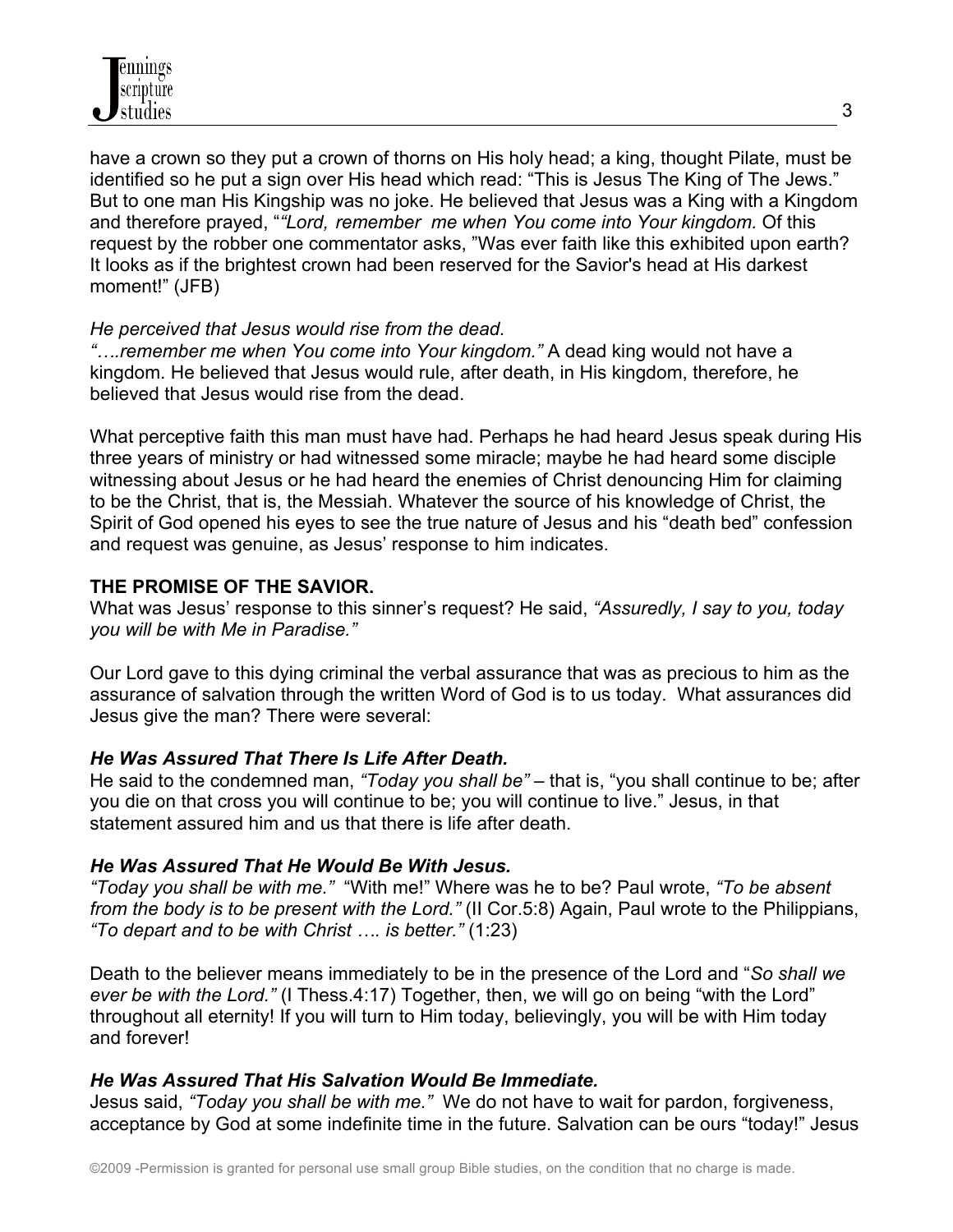did not say, In a week, month or year but "today!" Jesus received this sinner immediately thereby showing that salvation is sudden, immediate and permanent. If salvation were a lengthened process there would have been no hope for this dying man. "Today" – not after baptism; "today" – not after church membership; "today" – not after you have done some good works. When a repentant sinner comes to Christ he is forgiven at once. Jesus said to Zaccheus, *"This day is salvation come to this house."* (Luke 19:9) There is no probation period for a believing sinner.

A Christian was witnessing to a lady and encouraging her to receive the Lord Jesus as her Savior immediately. The lady replied, "It can't be that quick. I have to get myself ready for Jesus to save me. It will take time." The friend, who was witnessing to her, said, "Did you know that God has set a definite time for you to make your decision?' The lady said, "No, I did not know that." The Christian then turned in the Bible to II Corinthians chapter six and read, *"Behold, now is the accepted time; behold, now is the day of salvation."* (v.2) The lady said, "Well, I did not know that. Then I am ready right now!"

## **CONCLUSION**

This story pictures what is going on every day in lives all over the world. Not that people are being crucified but persons are making decisions about Jesus Christ just like the two men did on either side of the Savior on Mt. Calvary. On one side of Jesus is a man rejecting Him, on the other side a man receiving Him.

These two men were equally near Jesus, both were sinners, both were suffering, both dying, both needed salvation and both had the same opportunity. Yet one man belligerently refused Christ, the other believingly received Christ.

The same thing is going on all over the world every day where the Gospel message is given out. Some are moved to repentance, some are unmoved; some listen attentively, some listen indifferently; some hearts are melted, some hardened. Why is that the case? For a definitive answer, please read Romans chapter nine at your leisure, but for now, I will conclude by saying that salvation is by the grace of a sovereign God!

There are no accidents in a world governed by the sovereign God. When any sinner is saved it is because of the grace of God alone: *"For by grace you have been saved through faith, and that not of yourselves; it is the gift of God, not of works, lest anyone should boast."*  (Eph.2:8,9) The two thieves crucified alongside Jesus are representative men. One died in guilt, one died in grace. In which group are you?

## **POINTS FOR REFLECTION:**

- 1. There are no degrees of sinners with God. "All have sinned…." (Rom 3:23)
- 2. Salvation is not the result of deeds we do; the thief was nailed to the cross and could do nothing.
- 3. There is only one death-bed conversion recorded in the New Testament; only one lest we presume, only one lest we despair.